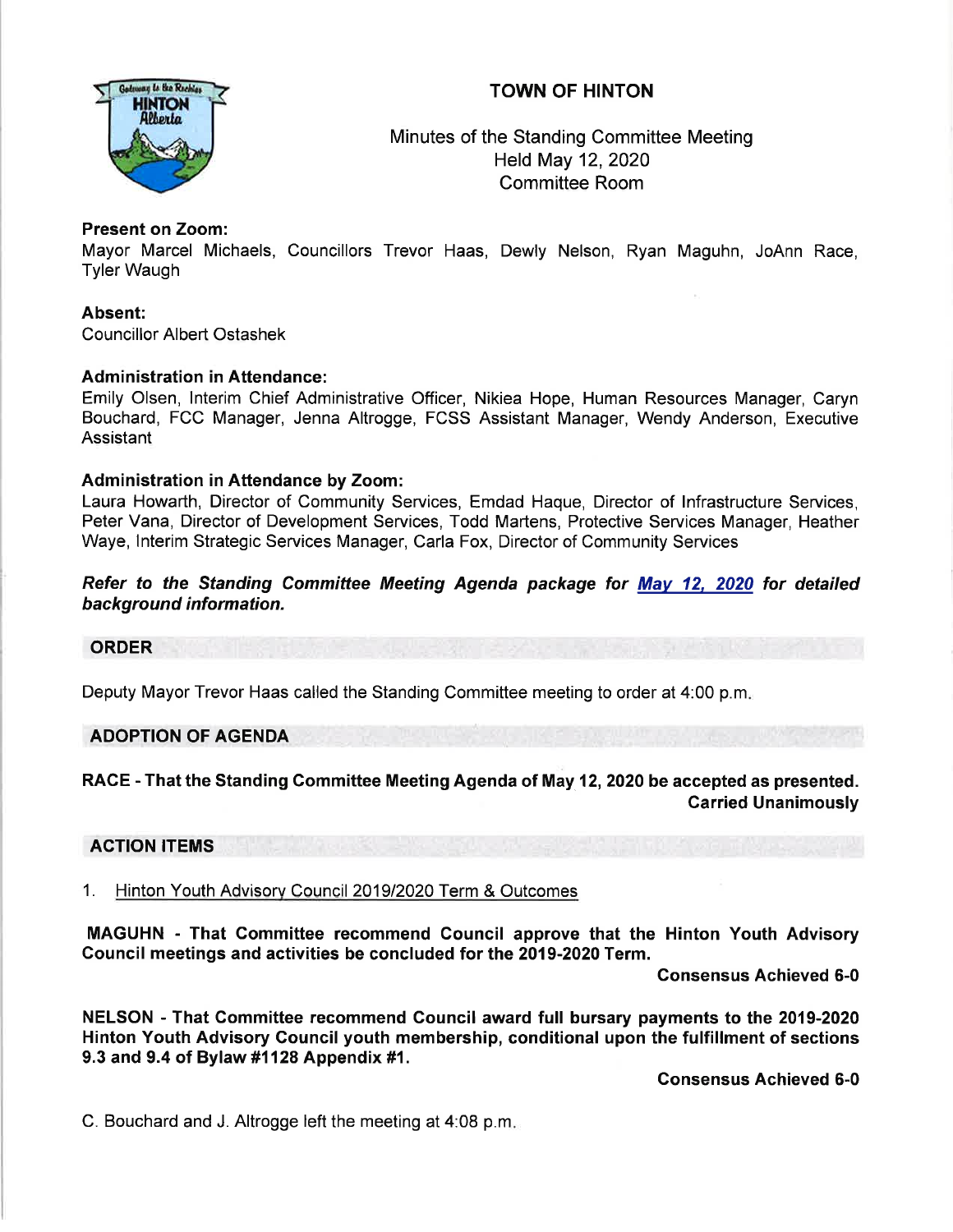Town of Hinton Standing Committee Meeting Minutes- May 12, 2020 Page | 2

### **2. Employment Principles Policy HR-1905**

**MAGUHN - That Committee recommends that Council approve Employment Principles Policy HR-1905 as presented.** 

**Consensus Achieved 6-0** 

**3. Employee Relations Policy HR-1904**

**NELSON - That Committee recommends that Council approve Employee Relations Policy HR-1904 as amended.** 

**Consensus Achieved 6-0** 

#### **4. Pay Principles Policy HR-1902**

**MAGUHN - That Committee directs Pay Principles Policy HR-1902 be brought back to the May 26, 2020 Standing Committee Meeting for further discussion.** 

**Consensus Achieved 6-0** 

**MICHAELS - That Committee direct Administration to bring the current salary pay grid to the May 26, 2020 Standing Committee meeting for discussion.** 

> **Consensus Achieved 5-1 For: Waugh, Maguhn, Michaels, Nelson, Race Against: Haas**

#### **5. Benefits Principles Policy HR-1903**

**MAGUHN - That Committee recommends Council approve Benefits Principles Policy HR-1903 as presented.** 

**Consensus Achieved 6-0** 

**MAGUHN - That Committee recommend that the rescinding of policies 027, 060 and 017 be postponed to the May 26, 2020 Standing Committee Meeting for further discussion.** 

**Consensus Achieved 6-0** 

### **DISCUSSION ITEMS**

**1. Year-to-date Financial. Staffing and Service Level Impacts Report Discussion**

**CAO Olsen provided a verbal update.** 

### **ADDITIONAL INFORMATION**

- **1. Urgent Matters from Council**
- **2. Interim Chief Administrative Officer Status Report**
- **3. Legislative Services Update**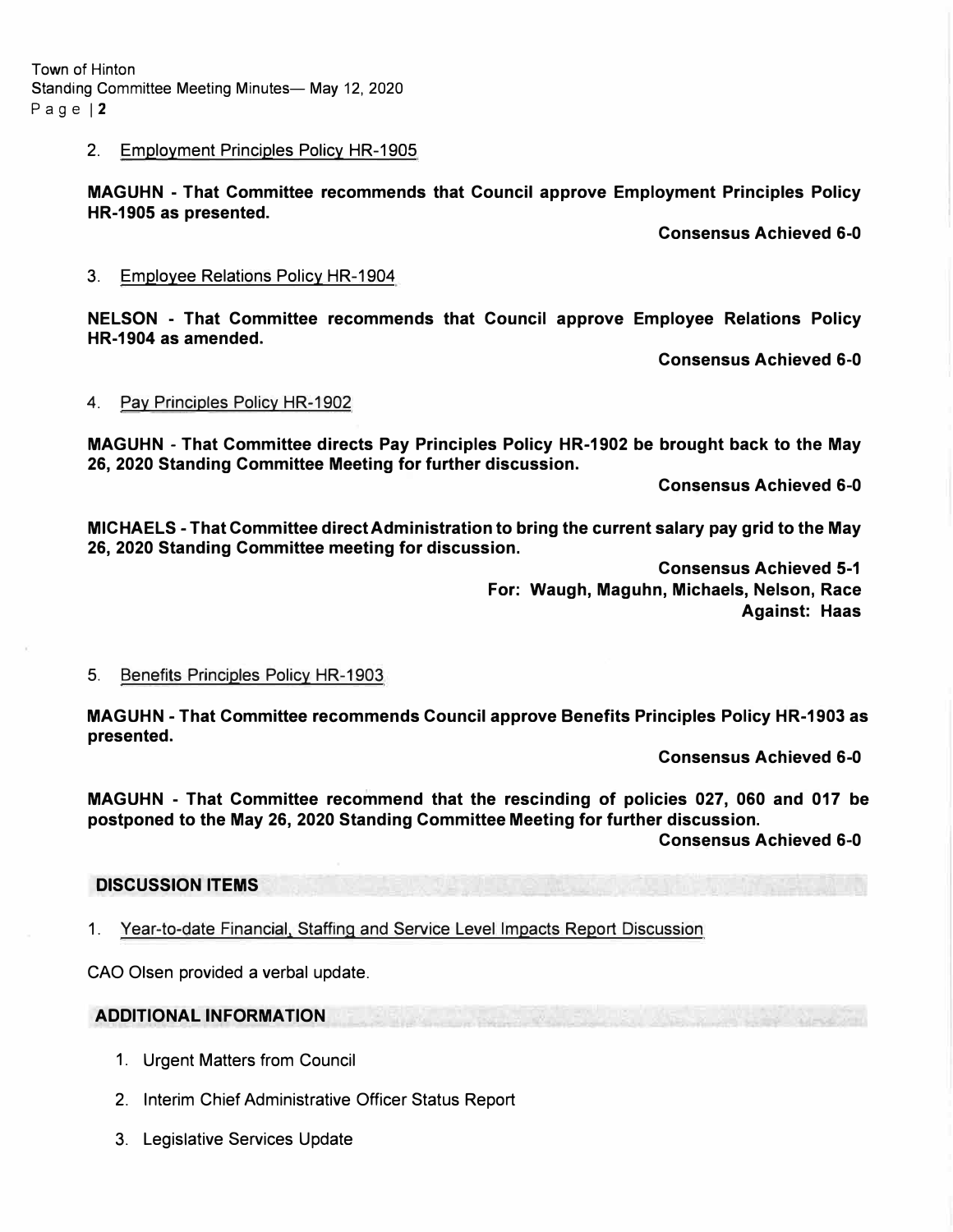**Town of Hinton Standing Committee Meeting Minutes- May 12, 2020 Page 13** 

#### 4. Executive Assistant Logistics Information

**IN CAMERA** 

**NELSON - That the Standing Committee Meeting of Council move In Camera at 5:30 p.m. Carried Unanimously** 

C. Fox, L. Howarth, E. Haque, P. Vana, N. Hope, T. Martens and W. Anderson left the meeting.

E. Olsen left the meeting at 6:41 p.m.

**RACE - That the Standing Committee Meeting move out of In Camera at 6.42 p.m. Carried Unanimously** 

**ADJOURNMENT** 

**MAGUHN - That the Standing Committee meeting adjourn at 6:49 p.m.** 

**Carried Unanimously** 

Fix Deputy Mayor